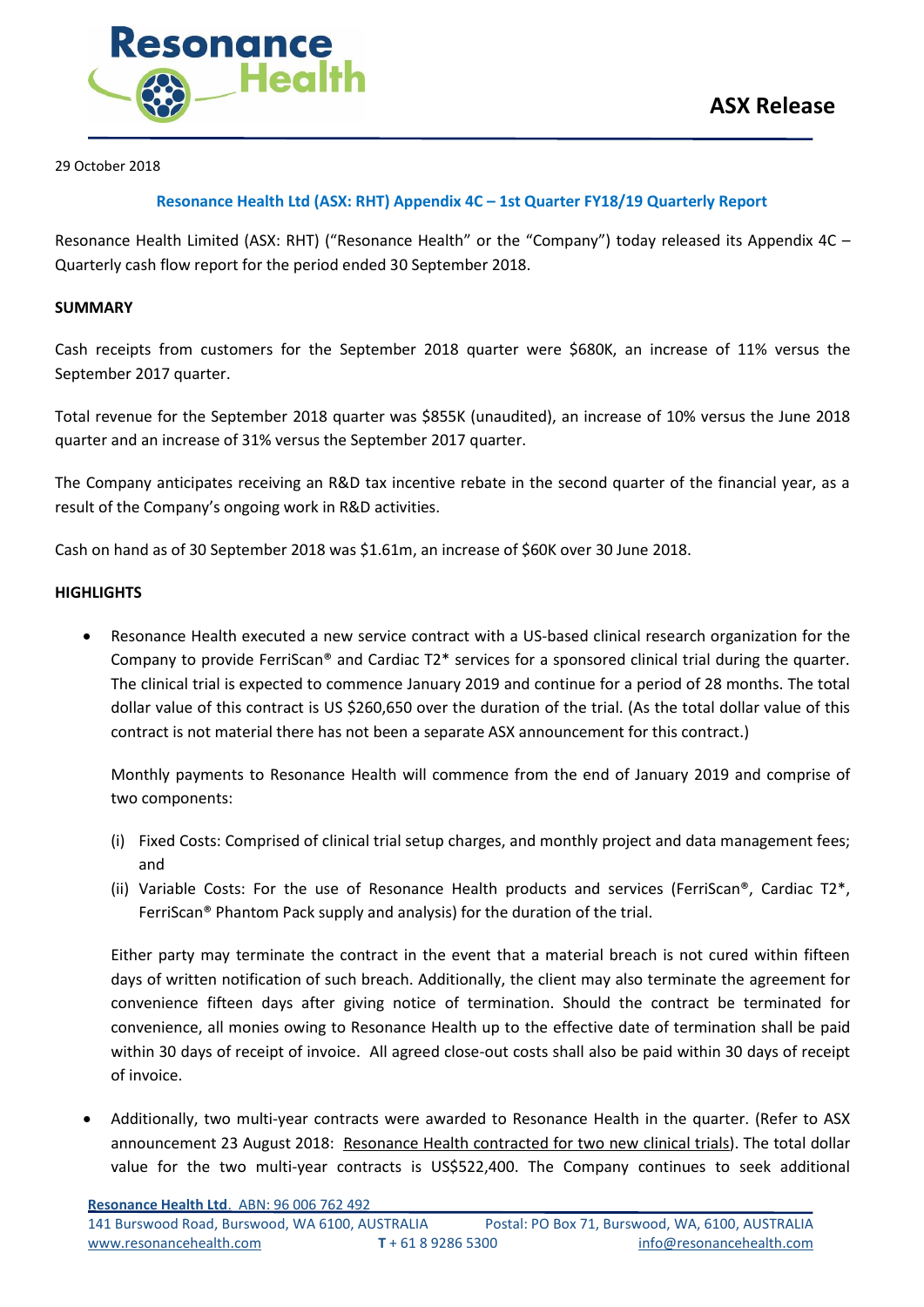

collaboration opportunities with various pharmaceutical and therapeutic companies for the use of Resonance Health services.

- FerriSmart® achieved TGA and CE Mark clearance on Wednesday 11 July 2018, making it the only regulatory approved artificial intelligence tool for use in liver iron quantification. Application for regulatory clearance to the FDA was also submitted on Monday 13 August 2018. FerriSmart® is now commercially available to hospital centres in jurisdictions that recognize CE Mark.
- Alliance Partner Agreement signed with Blackford Analysis on Thursday 5 July 2018. The agreement gives Blackford the right to promote, market, sell, distribute, and license FerriSmart® directly and/or via their resellers. FerriSmart® has now successfully been integrated into the Blackford Platform.
- Product usage volumes increased by 19.4% on the previous year's September quarter.
- An additional 20 hospital centres have been signed during the financial quarter allowing them the use of Resonance Health services in commercial and clinical trial settings.
- Work on the assessment of opportunities to expand core business through acquisitions, channel partners for existing products, or providing distribution services for products that are an excellent fit with the existing Resonance Health core business and distribution network was ongoing during the quarter.

### **For further information please contact:**

Alison Laws Chief Executive Officer, Resonance Health E: [alisonl@resonancehealth.com](mailto:alisonl@resonancehealth.com) P: +61 (0)8 9286 5300

**Resonance Health Ltd**. ABN: 96 006 762 492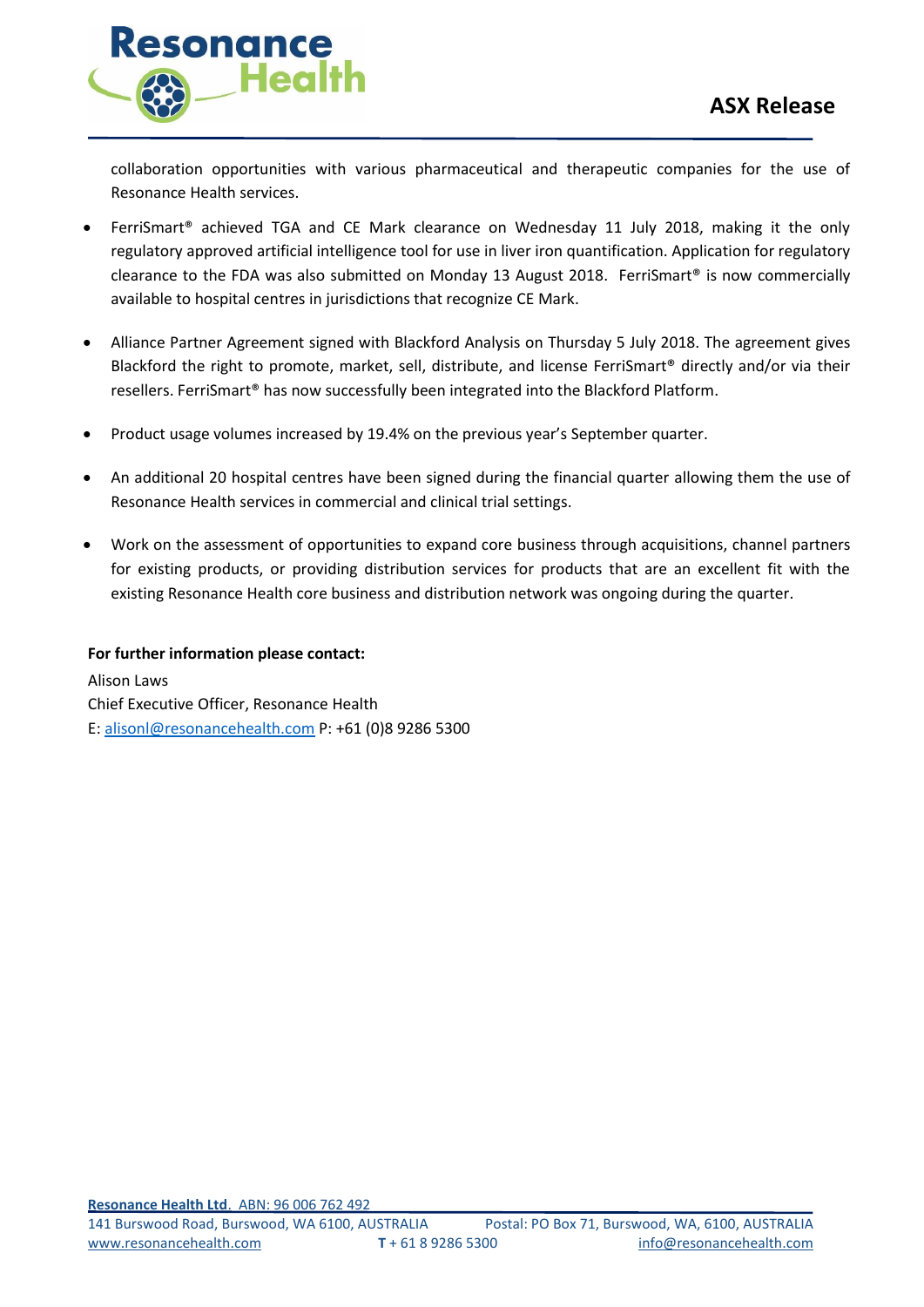*+Rule 4.7B*

## **Appendix 4C**

# **Quarterly report for entities subject to Listing Rule 4.7B**

Introduced 31/03/00 Amended 30/09/01, 24/10/05, 17/12/10, 01/09/16

| Name of entity                  |                                   |
|---------------------------------|-----------------------------------|
| <b>Resonance Health Limited</b> |                                   |
| ABN                             | Quarter ended ("current quarter") |
| 96 006 762 492                  | $\approx$ 30 September 2018       |
|                                 |                                   |

| <b>Consolidated statement of cash flows</b> |                                                   | <b>Current quarter</b><br><b>SA'000</b> | <b>Year to date</b><br>(3months)<br>\$A'000 |
|---------------------------------------------|---------------------------------------------------|-----------------------------------------|---------------------------------------------|
| 1.                                          | <b>Cash flows from operating activities</b>       |                                         |                                             |
| 1.1                                         | Receipts from customers                           | 680                                     | 680                                         |
| 1.2                                         | Payments for                                      |                                         |                                             |
|                                             | (a) research and development                      | (110)                                   | (110)                                       |
|                                             | (b) product manufacturing and<br>operating costs  |                                         |                                             |
|                                             | (c) advertising and marketing                     | (55)                                    | (55)                                        |
|                                             | (d) leased assets                                 |                                         |                                             |
|                                             | (e) staff costs                                   | (338)                                   | (338)                                       |
|                                             | administration and corporate costs<br>(f)         | (133)                                   | (133)                                       |
| 1.3                                         | Dividends received (see note 3)                   |                                         |                                             |
| 1.4                                         | Interest received                                 | 6                                       | 6                                           |
| 1.5                                         | Interest and other costs of finance paid          |                                         |                                             |
| 1.6                                         | Income taxes paid                                 |                                         |                                             |
| 1.9                                         | Net cash from / (used in) operating<br>activities | 50                                      | 50                                          |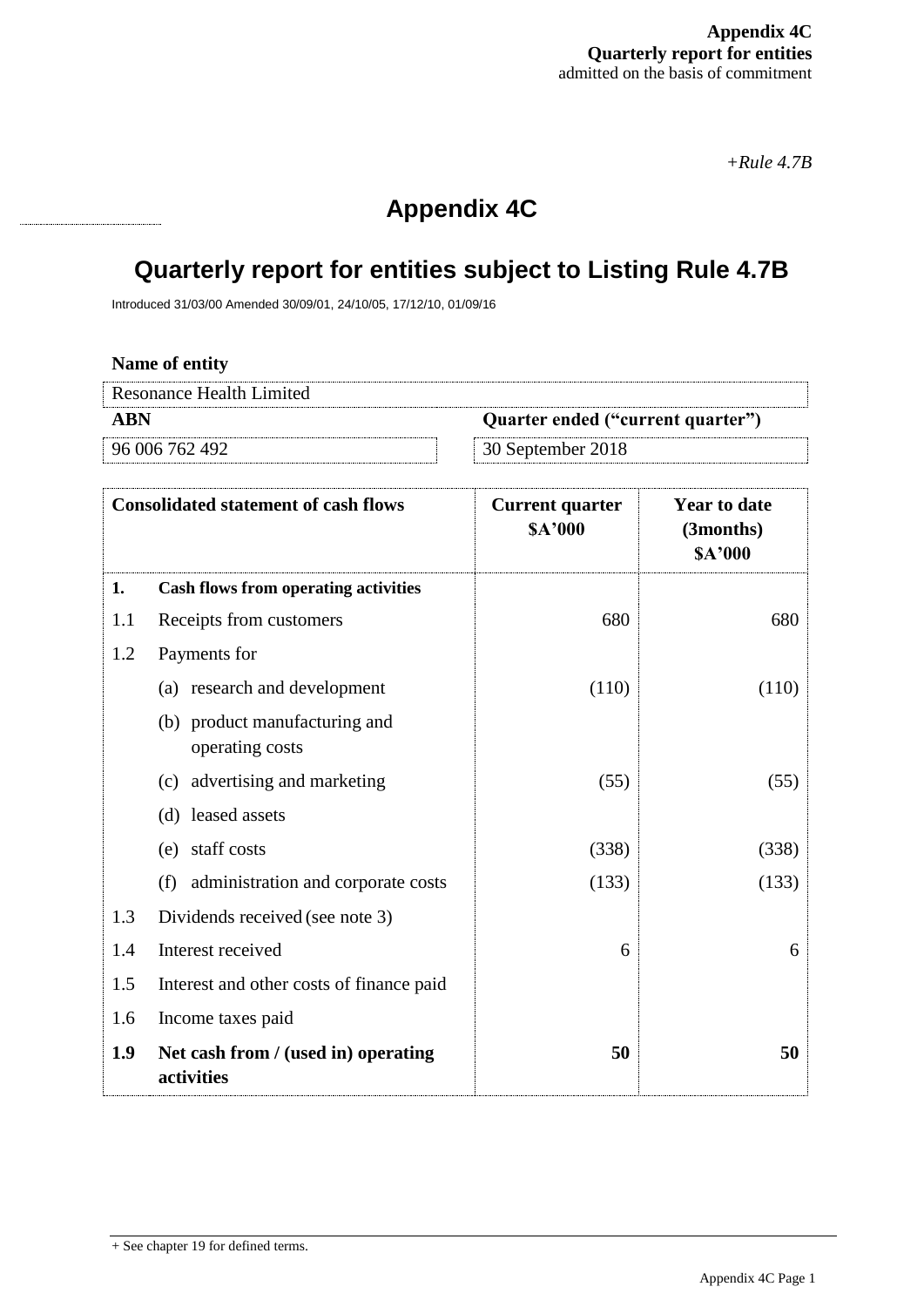| <b>Consolidated statement of cash flows</b> |                                                                                | <b>Current quarter</b><br>\$A'000 | <b>Year to date</b><br>(3months)<br>\$A'000 |
|---------------------------------------------|--------------------------------------------------------------------------------|-----------------------------------|---------------------------------------------|
| 2.                                          | <b>Cash flows from investing activities</b>                                    |                                   |                                             |
| 2.1                                         | Payments to acquire:                                                           |                                   |                                             |
|                                             | (a) property, plant and equipment                                              | (1)                               | (1)                                         |
|                                             | (b) businesses (see item 10)                                                   |                                   |                                             |
|                                             | investments<br>(c)                                                             |                                   |                                             |
|                                             | (d) intellectual property                                                      |                                   |                                             |
|                                             | (e) other non-current assets                                                   |                                   |                                             |
| 2.2                                         | Proceeds from disposal of:                                                     |                                   |                                             |
|                                             | (a) property, plant and equipment                                              |                                   |                                             |
|                                             | (b) businesses (see item 10)                                                   |                                   |                                             |
|                                             | investments<br>(c)                                                             |                                   |                                             |
|                                             | (d) intellectual property                                                      |                                   |                                             |
|                                             | (e) other non-current assets                                                   |                                   |                                             |
| 2.3                                         | Cash flows from loans to other entities                                        |                                   |                                             |
| 2.4                                         | Dividends received (see note 3)                                                |                                   |                                             |
| 2.6                                         | Net cash from / (used in) investing<br>activities                              | (1)                               | (1)                                         |
| 3.                                          | <b>Cash flows from financing activities</b>                                    |                                   |                                             |
| 3.1                                         | Proceeds from issues of shares                                                 |                                   |                                             |
| 3.2                                         | Proceeds from issue of convertible<br>notes                                    |                                   |                                             |
| 3.3                                         | Proceeds from exercise of share options                                        |                                   |                                             |
| 3.4                                         | Transaction costs related to issues of<br>shares, convertible notes or options |                                   |                                             |
| 3.5                                         | Proceeds from borrowings                                                       |                                   |                                             |
| 3.6                                         | Repayment of borrowings                                                        |                                   |                                             |
| 3.7                                         | Transaction costs related to loans and<br>borrowings                           |                                   |                                             |

<sup>+</sup> See chapter 19 for defined terms.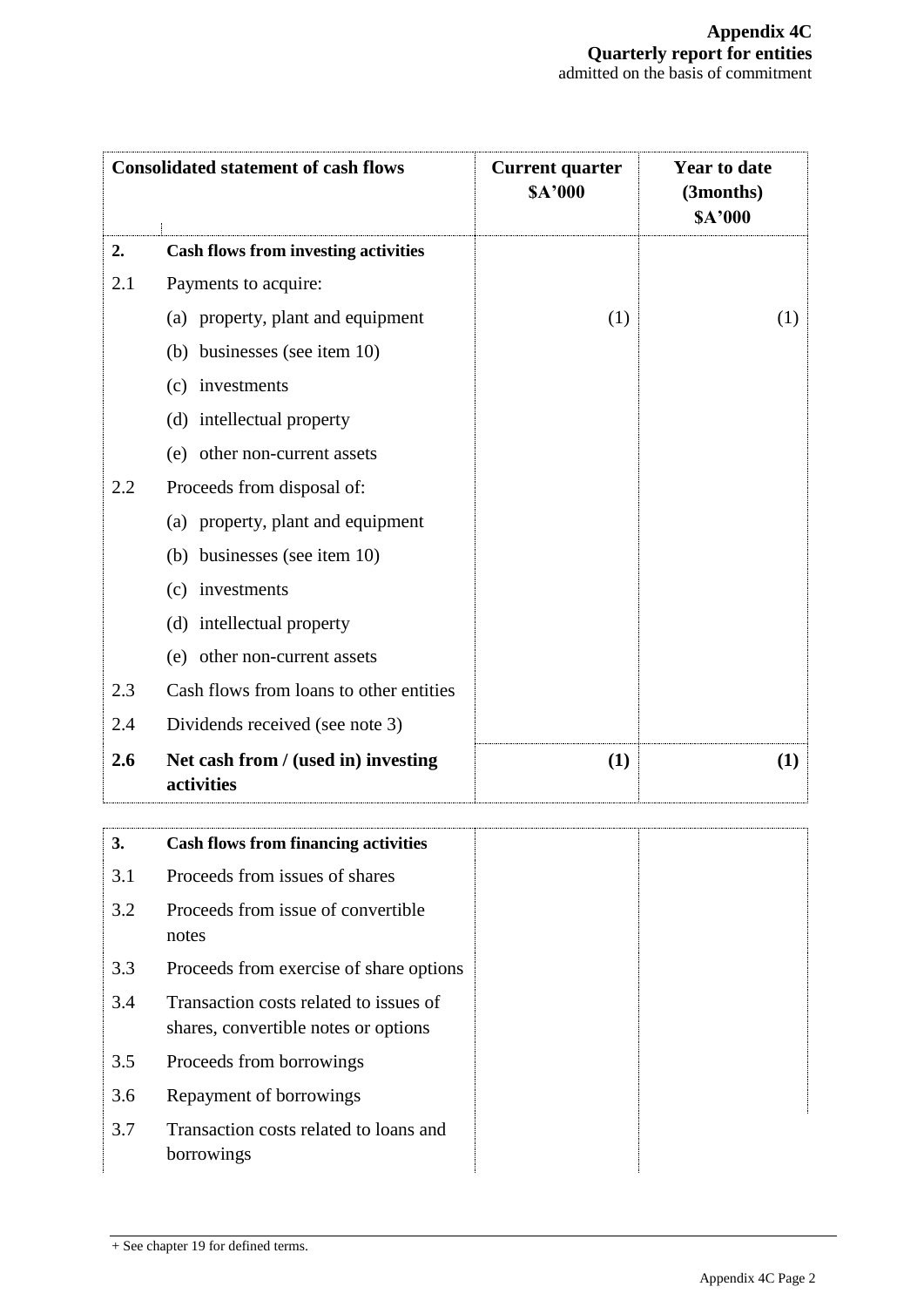| <b>Consolidated statement of cash flows</b> |                                                                          | <b>Current quarter</b><br><b>SA'000</b> | <b>Year to date</b><br>(3months)<br>\$A'000 |
|---------------------------------------------|--------------------------------------------------------------------------|-----------------------------------------|---------------------------------------------|
| 3.8                                         | Dividends paid                                                           |                                         |                                             |
| 3.9                                         | Other (provide details if material)                                      |                                         |                                             |
| 3.10                                        | Net cash from / (used in) financing<br>activities                        | (0)                                     | (0)                                         |
| 4.                                          | Net increase / (decrease) in cash and cash<br>equivalents for the period |                                         |                                             |
| 4.1                                         | Cash and cash equivalents at beginning<br>of quarter/year to date        | 1,549                                   | 1,549                                       |
| 4.2                                         | Net cash from / (used in) operating<br>activities (item 1.9 above)       | 50                                      | 50                                          |
| 4.3                                         | Net cash from / (used in) investing<br>activities (item 2.6 above)       | (1)                                     | (1)                                         |
| 4.4                                         | Net cash from / (used in) financing<br>activities (item 3.10 above)      | (0)                                     | (0)                                         |
| 4.5                                         | Effect of movement in exchange rates<br>on cash held                     | 11                                      | 11                                          |
| 4.6                                         | Cash and cash equivalents at end of<br>quarter                           | 1,609                                   | 1,609                                       |

| 5.  | <b>Reconciliation of cash and cash</b><br>equivalents<br>at the end of the quarter (as shown in<br>the consolidated statement of cash<br>flows) to the related items in the<br>accounts | <b>Current quarter</b><br>\$A'000 | <b>Previous quarter</b><br>\$A'000 |
|-----|-----------------------------------------------------------------------------------------------------------------------------------------------------------------------------------------|-----------------------------------|------------------------------------|
| 5.1 | <b>Bank balances</b>                                                                                                                                                                    | 1,609                             | 1,549                              |
| 5.2 | Call deposits                                                                                                                                                                           |                                   |                                    |
| 5.3 | <b>Bank</b> overdrafts                                                                                                                                                                  |                                   |                                    |
| 5.4 | Other (provide details)                                                                                                                                                                 |                                   |                                    |
| 5.5 | Cash and cash equivalents at end of<br>quarter (should equal item 4.6 above)                                                                                                            | 1,609                             | 1,549                              |

<sup>+</sup> See chapter 19 for defined terms.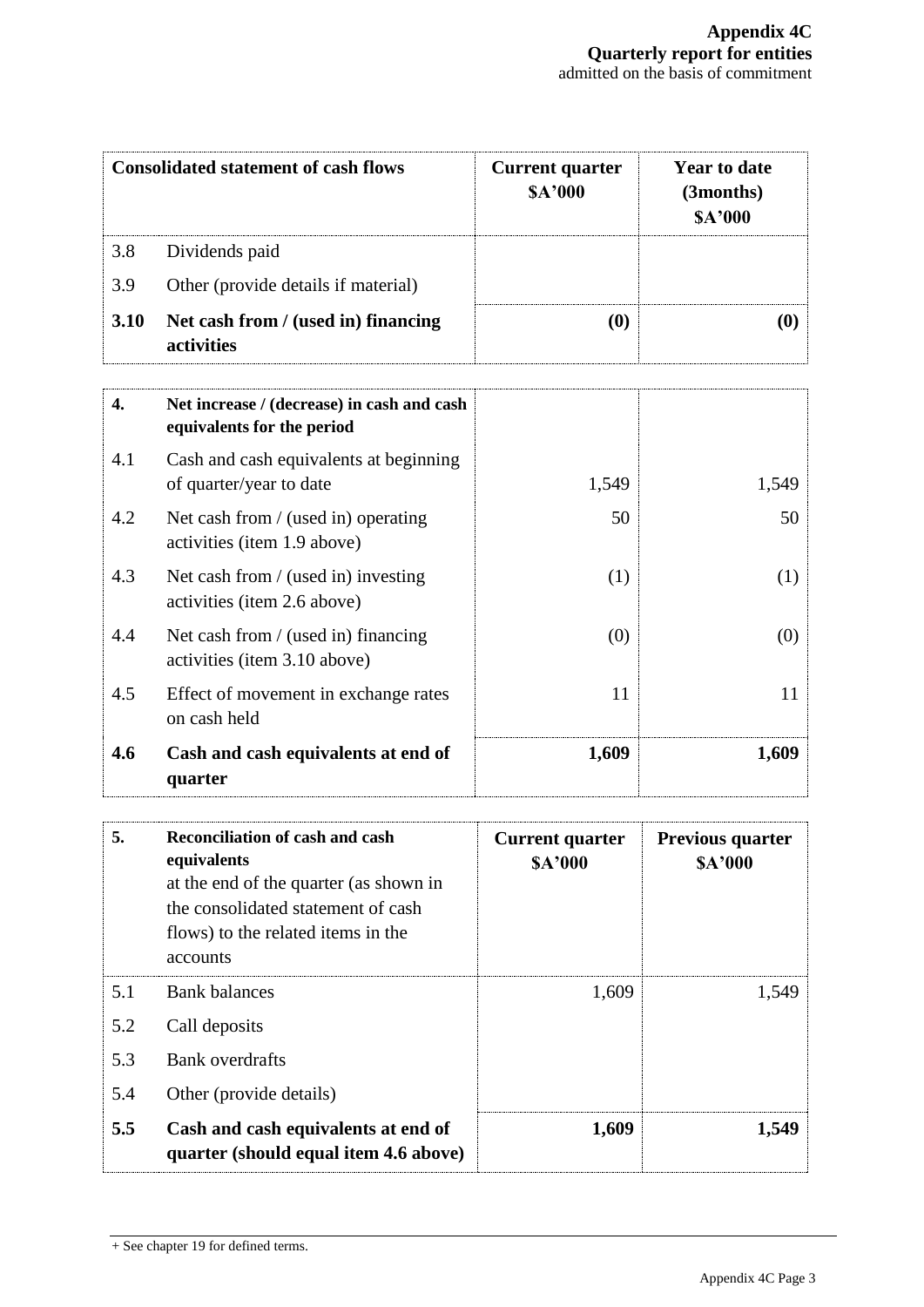| 6.  | Payments to directors of the entity and their associates                                                | <b>Current quarter</b><br>\$A'000        |
|-----|---------------------------------------------------------------------------------------------------------|------------------------------------------|
| 6.1 | Aggregate amount of payments to these parties included in<br>item 1.2                                   | 60                                       |
| 6.2 | Aggregate amount of cash flow from loans to these parties<br>included in item 2.3                       |                                          |
| 6.3 | Include below any explanation necessary to understand the transactions included in<br>items 6.1 and 6.2 |                                          |
|     | $$45K - Directors$ fees                                                                                 |                                          |
|     | $$15K$ – Consultancy fees                                                                               |                                          |
| 7.  | Payments to related entities of the entity and their associates                                         | <b>Current quarter</b><br><b>\$A'000</b> |
| 7.1 | Aggregate amount of payments to these parties included in<br>item 1.2                                   |                                          |
| 7.2 | Aggregate amount of cash flow from loans to these parties                                               |                                          |
|     | included in item 2.3                                                                                    |                                          |
| 7.3 | Include below any explanation necessary to understand the transactions included in<br>items 7.1 and 7.2 |                                          |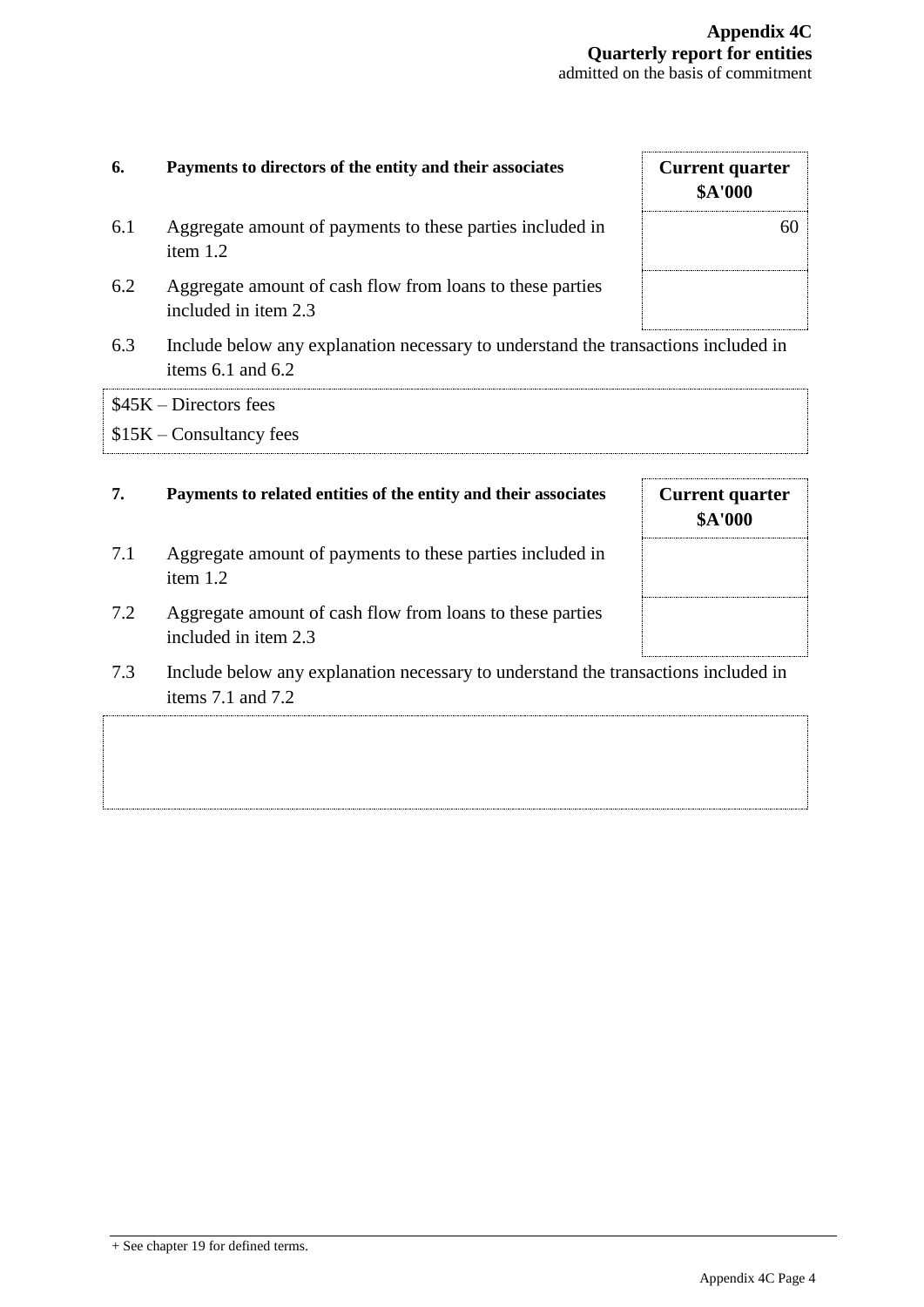### **8. Financing facilities available** *Add notes as necessary for an understanding of the position*

- 8.1 Loan facilities
- 8.2 Credit standby arrangements
- 8.3 Other (please specify)

| <b>Total facility</b><br>amount at quarter<br>end<br><b>SA'000</b> | Amount drawn at<br>quarter end<br><b>SA'000</b> |
|--------------------------------------------------------------------|-------------------------------------------------|
|                                                                    |                                                 |

8.4 Include below a description of each facility above, including the lender, interest rate and whether it is secured or unsecured. If any additional facilities have been entered into or are proposed to be entered into after quarter end, include details of those facilities as well.

| 9.  | <b>Estimated cash outflows for next quarter</b> | <b>\$A'000</b> |
|-----|-------------------------------------------------|----------------|
| 9.1 | Research and development                        | (100)          |
| 9.2 | Product manufacturing and operating costs       |                |
| 9.3 | Advertising and marketing                       | (61)           |
| 9.4 | Leased assets                                   |                |
| 9.5 | Staff costs                                     | (339)          |
| 9.6 | Administration and corporate costs              | (136)          |
|     | <b>Estimated cash outflows</b>                  | (636)          |
| 9.7 | <b>Estimated receivables</b>                    | 730            |
| 9.8 | <b>Total estimated cash outflows</b>            | (94)           |